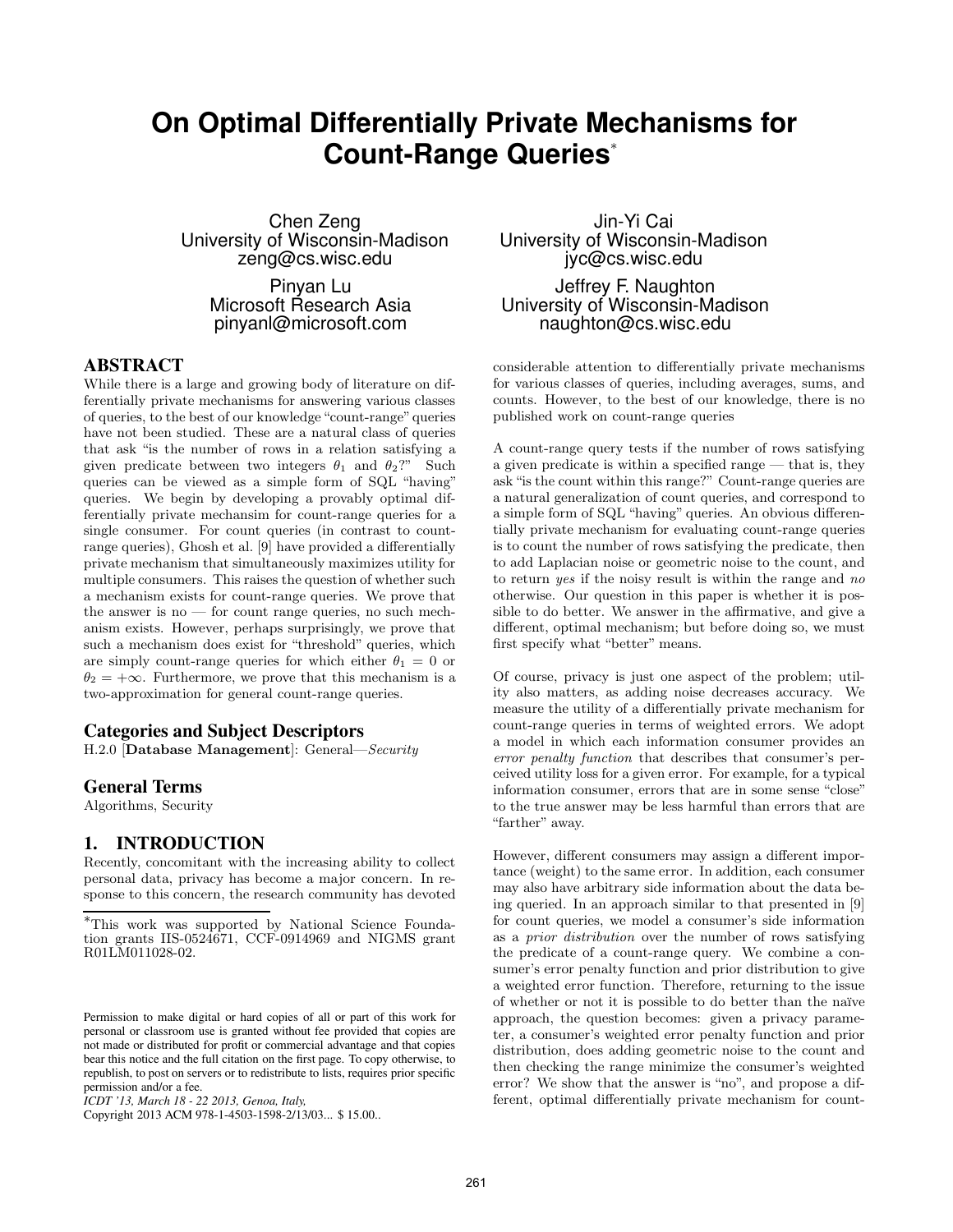range queries.

With this result, we turn to consider a generalization in which the differentially private mechanism must serve multiple information consumers, each asking the same countrange query and each with their own weighted error function. A natural question is how to guarantee optimal utility for all such consumers. A naïve solution is to apply the single consumer mechanism separately for each consumer. However, this would result in the release of multiple randomizations of the query result, which would allow consumers to collude and reduce the effective noise in the answers. We seek a better alternative.

In the context of count queries (not count-range queries), [9, 10] showed that there is a more sophisticated differentially private mechanism that is both collusion-resistant and simultaneously optimal for every consumer. Their approach works by first perturbing the result of the count query, and then individually transforming that noisy result for each consumer. They proved that when the mechanism is the range-restricted geometric mechanism [9], the transformation guarantees optimal utility for every consumer.

Since count-range queries are a natural generalization of count queries, it is natural to ask if a similar approach works for count-range queries. We prove that the answer is no — in fact, we show that there is no differentially private mechanism that simultaneously maximizes every consumer's utility for count-range queries. On a more positive note, we prove the range-restricted geometric mechanism is an approximate universally utility maximizing mechanism for count-range queries, and that the weighted error for any consumer is at most twice that consumer's optimal weighted error.

Next, we consider threshold queries, a natural special case of count-range queries. Here, by "threshold queries" we mean queries that test if the number of rows satisfying a predicate is less/greater than a constant. That is, if a count-range query asks if the count is between two constants  $\theta_1$  and  $\theta_2$ , threshold queries are just count-range queries for which either  $\theta_1 = 0$  or  $\theta_2 = +\infty$ . Perhaps surprisingly, we show that with this apparently small change (requiring that one of the endpoints of the range in count-range query be zero or infinity), the range-restricted geometric mechanism guarantees optimal utility for every consumer while satisfying differential privacy.

The rest of this paper is organized as follows: Section 2 formulates the problem of guaranteeing differential privacy for count-range queries, and defines our utility model. Section 3 presents our results for count-range queries while Section 4 considers threshold queries. Section 5 discusses related work, while we conclude and discuss future directions in Section 6. Proofs not found in this submission are presented in the long version of our paper [1].

### **2. PRELIMINARIES**

### **2.1 Count-Range Queries and Diff. Privacy**

A database is a collection of rows. The domain of each row is a finite set  $D$ . The domain of a database of  $n$  rows is thus

represented as  $D^n$ . In the rest of this paper, we shall use n to denote the number of rows in a database.

We will focus on a class of queries called *count-range queries*, where a count-range query consists of three parameters: a predicate p and two non-negative integers  $\theta_1$ ,  $\theta_2$  where  $(\theta_1$  $(\theta_2)^1$ . Thus, we can characterize a count-range query by a triple  $\langle p, \theta_1, \theta_2 \rangle$ . Given a count-range query  $\langle p, \theta_1, \theta_2 \rangle$  with predicate  $p : D \to \{true, false\}$ , the result of that countrange query is yes if the number of rows in a database that satisfy the predicate p is within the range  $[\theta_1, \theta_2]$ , and no otherwise. For ease of presentation, we define the count of a count-range query to be the number of rows satisfying the predicate of that query. When  $\theta_1 = 0$  or  $\theta_2 = +\infty$ , the count-range query is a threshold query.

Our first goal is to propose a differentially private mechanism for count-range queries. In our context, a mechanism is a probabilistic function from  $D^n$  to some range R. Typical ranges include the real numbers, the integers, subranges of integers, and  $\{yes, no\}$ . For a mechanism X with a countable range  $R$ , we use  $x_{\tau,r}$  to denote the probability of outputting  $r \in R$  when the underlying database is  $\tau$ . A mechanism X is called  $\alpha$ -differentially private  $(\alpha > 1)$  if and only if for any pair of databases  $\tau, \tau'$  that differ by one row,  $\forall r \in R$ ,  $x_{\tau',r}/\alpha \leq x_{\tau,r} \leq \alpha x_{\tau',r}$ . Two such databases  $\tau$  and  $\tau'$  are called *neighboring databases*.

We want to guarantee differential privacy for a count-range query. We formalize that problem next.

# **2.2 Diff. Private Mechanisms for Count-Range Queries**

Because the result of a count-range query is either yes or no, given a differentially private mechanism  $X$  for a countrange query, let  $x_{\tau,1}$   $(x_{\tau,0})$  be the probability of outputting *yes* (no) when the underlying database is  $\tau \in D^n$ . Because  $x_{\tau,0} = 1 - x_{\tau,1}$ , we can characterize a differentially private mechanism for a count-range query by  $x_{\tau,1}$ .

We assume that the probability that the result of a countrange query is yes is related to the count, the range, and the privacy parameter. More precisely, let  $\mu_{\tau}$  and  $\mu_{\tau'}$  be the count of a count-range query over the databases  $\tau$  and  $\tau'$ , respectively. Fixing the range and the privacy parameter, if  $\mu_{\tau} = \mu_{\tau'}$ , then we assume that  $x_{\tau,1} = x_{\tau',1}^2$ . In the rest of this paper, unless otherwise specified, we assume that the range  $[\theta_1, \theta_2]$  and the privacy parameter  $\alpha$  are fixed. We call mechanisms satisfying our assumption count-oriented mechanisms.

DEFINITION 1. (Count-oriented mechanism): A differentially private mechanism is count-oriented if and only if the output distributions produced by that mechanism on any pair of databases that have the same counts for a count-range query are identical.

<sup>&</sup>lt;sup>1</sup>We do not consider the case for  $\theta_1 = \theta_2$  since a count-range query is equivalent to a count query in that case, which was considered in [9].

<sup>2</sup>The rationale of this assumption is discussed in the long version of our paper [1].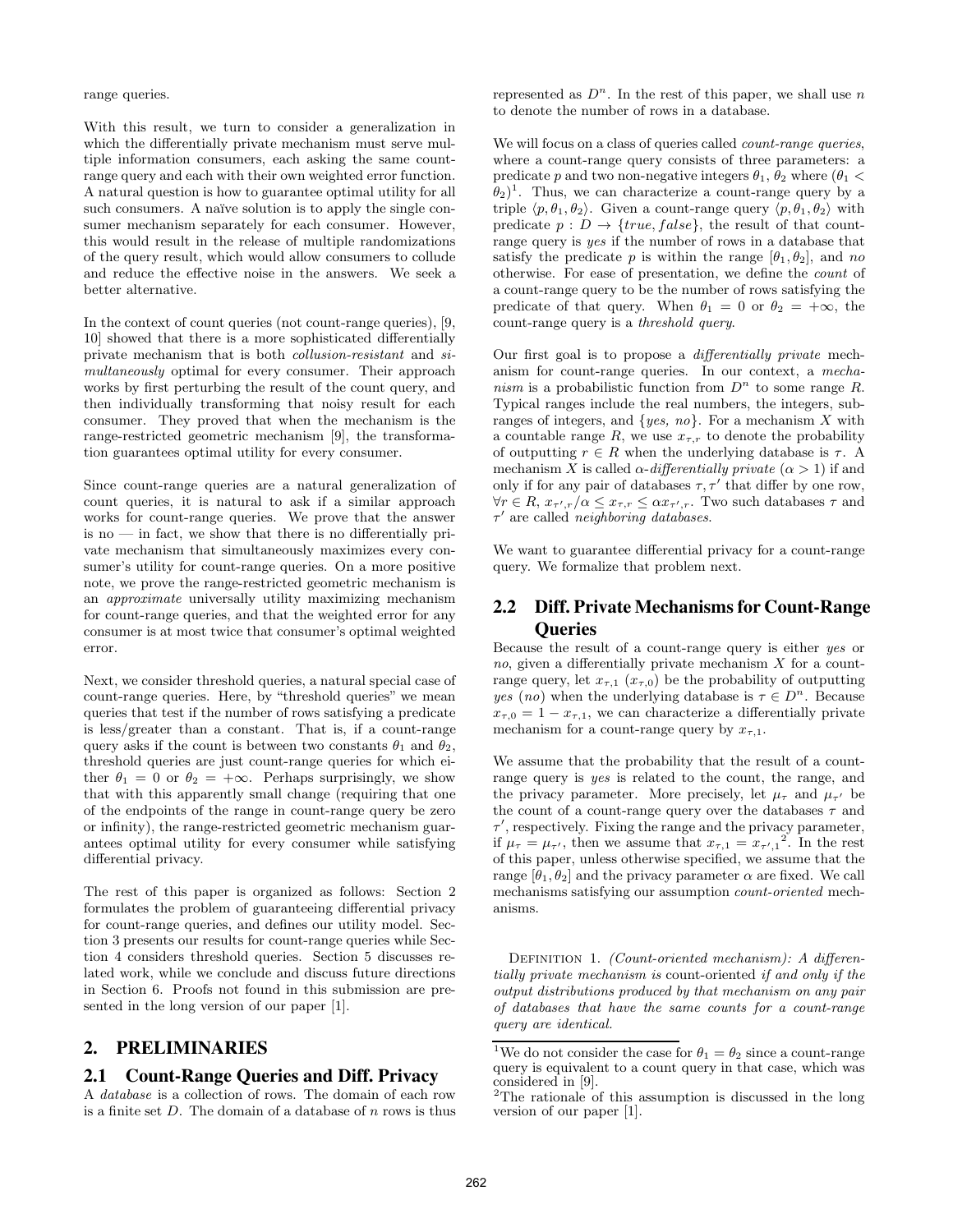We introduce a function  $\phi$  to characterize a *count-oriented* differentially private mechanism for a count-range query. Let  $x_{\tau,1} = \phi(\mu)$  where  $\mu$  is the count of that count-range query when the underlying database is  $\tau$ . Of course, not every function  $\phi$  can be used to define that probability. The following two basic properties on  $\phi$  capture the requirement:

DEFINITION 2. (Legal function): A function  $\phi$  is a legal function if and only if for any integer  $\mu$ ,

- 1. for  $0 \leq \mu \leq n$ ,  $0 \leq \phi(\mu) \leq 1$ ;
- 2. for  $0 \leq \mu < n$ ,  $\phi(\mu)/\alpha \leq \phi(\mu+1) \leq \alpha\phi(\mu)$  and  $(1 - \phi(\mu))/\alpha \leq 1 - \phi(\mu + 1) \leq \alpha(1 - \phi(\mu)).$

The second property comes from the requirement of differential privacy that the ratio of the probabilities of outputting the same result (either yes or no) for any pair of neighboring databases must be bounded by the privacy parameter  $\alpha$ . Thus, a legal function naturally corresponds to a count-oriented differentially private mechanism for a countrange query. Of course, there are many functions satisfying those two properties. Let  $\Omega$  be the set of all legal functions:  $\Omega = \{\phi \mid \phi \text{ is a legal function}\}\$ . Next, we propose a utility model to quantify the quality of a legal function. Our first goal in this paper is to find an optimal legal function that maximizes the utility of a consumer.

### **2.3 Utility Model**

Because differentially private mechanisms are probabilistic, they commit errors. Thus, informally, the best differentially private mechanism should be the least likely to commit errors. Specifically, there are two types of errors in answering a count-range query:

1. False negative: the output is no but the correct answer is yes. The probability of a legal function  $\phi$  to commit a false negative error when the count is  $\mu$  is:

$$
F_{\phi}^{-}(\mu) = 1 - \phi(\mu), \, \theta_1 \le \mu \le \theta_2
$$

2. False positive: the output is yes but the correct answer is no. The probability of a legal function  $\phi$  to commit a false positive error when the count is  $\mu$  is:

$$
F_{\phi}^{+}(\mu) = \phi(\mu), 0 \le \mu < \theta_1 \text{ or } \theta_2 < \mu \le n
$$

It is possible that different errors incur different utility losses for different consumers. Consider the following example: when the count is equal to  $\theta_1$ , and the output is no, then that error is close to being correct in the sense that the correct answer will change from yes to no upon deleting even a single row that satisfies the predicate. Thus, that error may not severely impact utility. On the other hand, if the count is much larger than  $\theta_2$  and the output is no, the error might incur a large utility loss because it is far from being correct. Furthermore, each consumer may have a different tolerance on this type of errors. Therefore, we introduce an *error penalty function*  $\omega$  for a consumer where  $\omega(i)$  is the penalty to the error of a legal function when the

count is i. The idea of error penalty function was proposed in [9, 10] for count queries, and we extend that idea to countrange queries. In both [9, 10], the error penalty functions are assumed to be monotone such that the error penalty function must be non-decreasing in the difference between the correct result of a count query and the output. In our work we do not require such property for  $\omega$ , which provides greater flexibility in modeling a consumer's perceived utility loss for different errors.

Following the model presented in [9] in their study of count queries, we also assume that each consumer has side information about the underlying database. We model that side information as a prior probability distribution  $\rho$  over the count, where  $\rho(i)$  represents the probability that a consumer believes the count of the given threshold query to be  $i$ . That prior distribution represents the beliefs of that consumer, which might stem from other information sources, previous interactions with the database, introspection, or common sense. We emphasize that we are not introducing priors to weaken the definition of differential privacy; we use the standard definition of differential privacy, which makes no assumptions about the side information of an adversary, and use a prior only to discuss the utility of a legal function to a potential consumer. We model the utility of a legal function for a consumer in terms of her weighted error:

$$
err(\phi) = \sum_{i=0}^{\theta_1 - 1} \omega(i)\rho(i)\phi(i) + \sum_{i=\theta_1}^{\theta_2} \omega(i)\rho(i)(1 - \phi(i)) + \sum_{i=\theta_2 + 1}^n \omega(i)\rho(i)\phi(i)
$$
\n(1)

# **3. OPTIMAL PRIVATE MECHANISMS FOR COUNT-RANGE QUERIES**

In this section, we first propose an optimal differentially private mechanism for count-range queries, then consider the problem of serving multiple consumers. Ghosh et al. [9] showed that there is a mechanism for count queries that simultaneously maximizes every consumer's utility while guaranteeing differential privacy. Although count-range queries are a simple generalization of count queries, surprisingly, our results indicate that there is no such mechanism for countrange queries.

# **3.1 An Optimal Diff. Private Mechanism**

First, we define the notion of an optimal legal function for a count-range query by a single consumer.

DEFINITION 3. Given a consumer with error penalty function  $\omega$  and a prior distribution  $\rho$ , a legal function  $\phi^*$  is an optimal legal function for a count-range query by that consumer if and only if  $\forall \phi \in \Omega$ ,

$$
err(\phi^*) \leq err(\phi)
$$

where  $err()$  is the weighted error function defined in  $(1)$ .

A straightforward way to find an optimal legal function for a consumer is to treat each  $\phi(i)$ ,  $0 \leq i \leq n$ , as a variable, and to solve the linear programming problem that minimizes her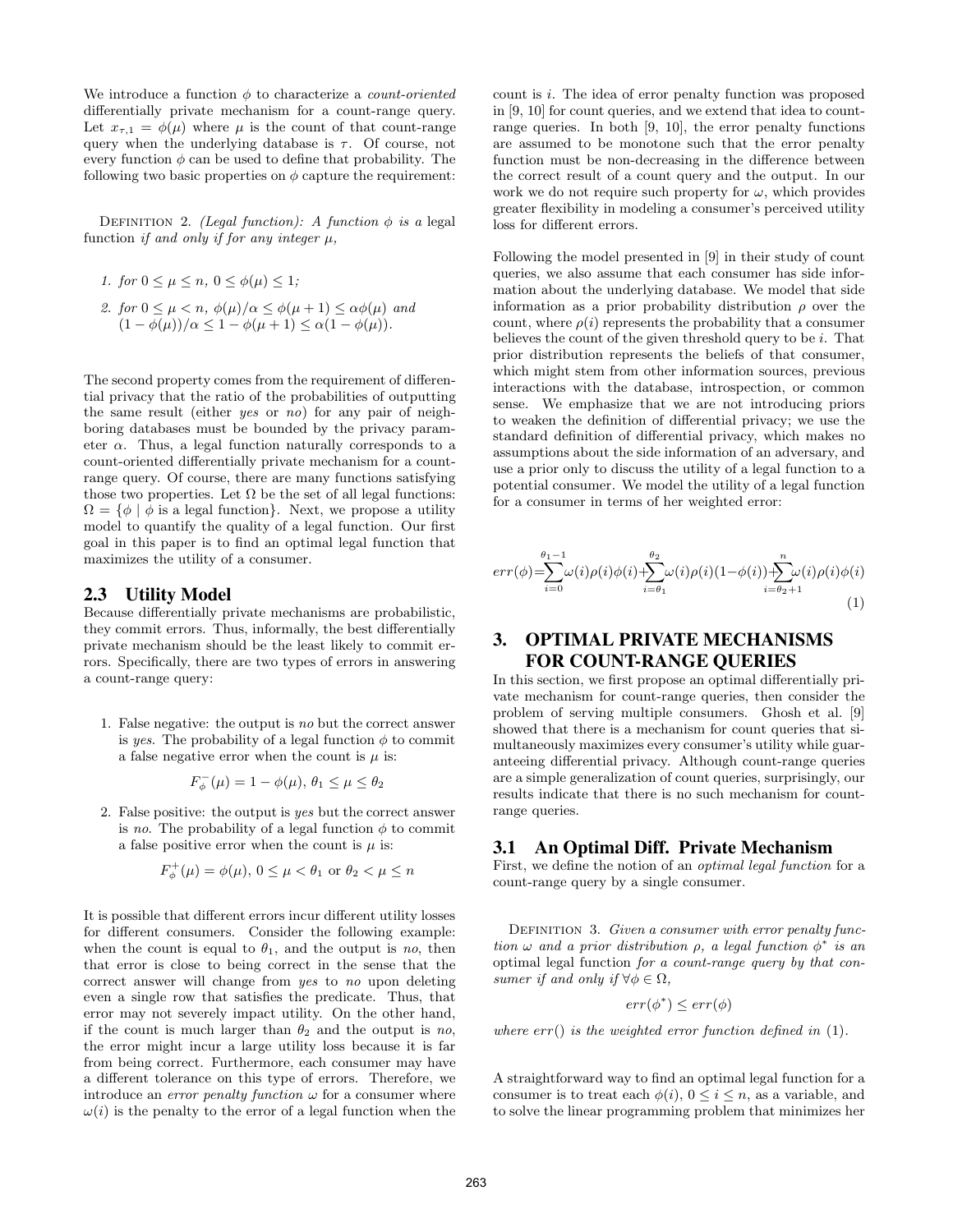weighted error subject to the requirements of a legal function. This amounts to solving an optimization problem of  $n + 1$  variables. However, we will prove that for the design of an optimal legal function, it suffices to solve an optimization problem with two variables. First, we prove a theorem about the existence of an optimal legal function of a particular form. To better understand our results, we define two recurrence relations:

$$
\psi_1(\mu+1) = \min\{\alpha\psi_1(\mu), \frac{\alpha - 1 + \psi_1(\mu)}{\alpha}\}\tag{2}
$$

and

$$
\psi_2(\mu + 1) = \max{\frac{1}{\alpha}\psi_2(\mu), 1 - \alpha + \alpha\psi_2(\mu)}
$$
 (3)

We will prove that an optimal legal function for a countrange query  $\langle p, \theta_1, \theta_2 \rangle$  can be characterized by the minimum of the two recurrence relations defined in (2) and (3).

THEOREM 1. An optimal legal function  $\phi^*$  for the countrange query  $\langle p, \theta_1, \theta_2 \rangle$  is of the following form:

$$
\phi^*(\mu) = \min{\{\psi_1(\mu), \psi_2(\mu)\}}
$$
 (4)

where  $\psi_1$  and  $\psi_2$  satisfy (2) and (3), respectively, and

$$
\psi_1(\theta_1) \le \psi_2(\theta_1)
$$
  

$$
\psi_1(\theta_2) \ge \psi_2(\theta_2)
$$
 (5)

As we will explain in more detail later, (2) actually characterizes a family of optimal legal functions for the threshold query  $\langle p, \theta_1, +\infty \rangle$  while (3) does so for the threshold query  $\langle p, 0, \theta_2 \rangle$ . Since a count-range query  $\langle p, \theta_1, \theta_2 \rangle$  can be expressed as the "and" of the two threshold queries  $\langle p, \theta_1, +\infty \rangle$ and  $\langle p, 0, \theta_2 \rangle$ , we expect that an optimal legal function for that count-range query should be closely related to those two recurrence relations, and Theorem 1 confirms this.

By Theorem 1, when searching for an optimal legal function, it suffices to consider legal functions satisfying (4), which is an optimization problem consisting of two variables. That is, if we fix  $\psi_1(0) = \beta_1$ , then  $\psi_1$  is well-defined because (2) is a first-order linear recurrence relation. More precisely, we can rewrite (2) as:

$$
\psi_1(\mu+1) = \begin{cases} \alpha \psi_1(\mu) & \text{if } \psi_1(\mu) \le 1/(\alpha+1) \\ (\alpha-1+\psi_1(\mu))/\alpha & \text{otherwise.} \end{cases}
$$

For any integer  $\mu$   $(0 \le \mu \le n)$ , if  $\beta_1 \in [0, 1/(\alpha^{n-1}(\alpha+1))),$ then

$$
\psi_1(\mu) = \alpha^{\mu} \beta_1
$$

and if  $\beta_1 \in [1/(\alpha+1), 1]$ , then

$$
\psi_1(\mu) = 1 - \frac{1 - \beta_1}{\alpha^{\mu}}
$$



Figure 1: Consumer Dependent Optimal Mechanism



Figure 2: Serving Multiple Consumers with a Single Mechanism

and if  $\beta_1 \in [1/(\alpha^{n-1}(\alpha+1)), 1/(\alpha+1)),$  let k be the unique integer between 1 and  $n-1$ , such that if  $\beta_1 \in [1/(\alpha^k(\alpha +$ 1),  $\alpha/(\alpha^k(\alpha+1))$ , then

$$
\psi_1(\mu) = \begin{cases} \alpha^{\mu} \beta_1 & \text{if } 0 \le \mu \le k \\ 1 - \frac{1 - \beta_1 \alpha^k}{\alpha^{\mu - k}} & \text{otherwise.} \end{cases}
$$

Therefore, we divide the range  $[0, 1]$  into  $n + 1$  subintervals, where  $\psi_1(\mu)$  is linear in  $\beta_1$  when  $\beta_1$  is in a subinterval. Similarly, we can show  $\psi_2$  is also well-defined by fixing  $\psi_2(0) = \beta_2.$ 

Hence, the weighed error of  $\phi$  can be written as  $err(\phi)$  =  $err(\beta_1, \beta_2)$ , where  $err(\beta_1, \beta_2)$  is a piecewise multilinear function in  $\beta_1$ ,  $\beta_2$ . To compute the minimum of  $err(\beta_1, \beta_2)$ , we can compute the minimum of  $err(\beta_1, \beta_2)$  on each 2dimensional subinterval, which is trivial, and then compare those local minima to get the global minimum. Let that global minimum be  $err(\beta_1^*, \beta_2^*)$ . Then, an optimal legal function  $\phi^*$  is of the following form:

$$
\phi^*(\mu) = \min{\{\psi_1^*(\mu), \psi_2^*(\mu)\}}
$$

where  $\psi_1^*(0) = \beta_1^*, \psi_2^*(0) = \beta_2^*,$  and  $\psi_1^*$  and  $\psi_2^*$  satisfy the (2) and (3), respectively.

### **3.2 Multiple Consumers**

While we have given an optimal solution for the single consumer case, the situation where there are multiple consumers, each with their own error penalty functions and prior distributions, is more complex. Our main question is whether there is a single optimal function that works for multiple consumers. In this section, we consider a scenario in which multiple consumers ask the same count-range query. Our goal is to enforce differential privacy for multiple consumers while simultaneously guaranteeing optimal utility for every consumer.

A naïve application of our single consumer mechanism to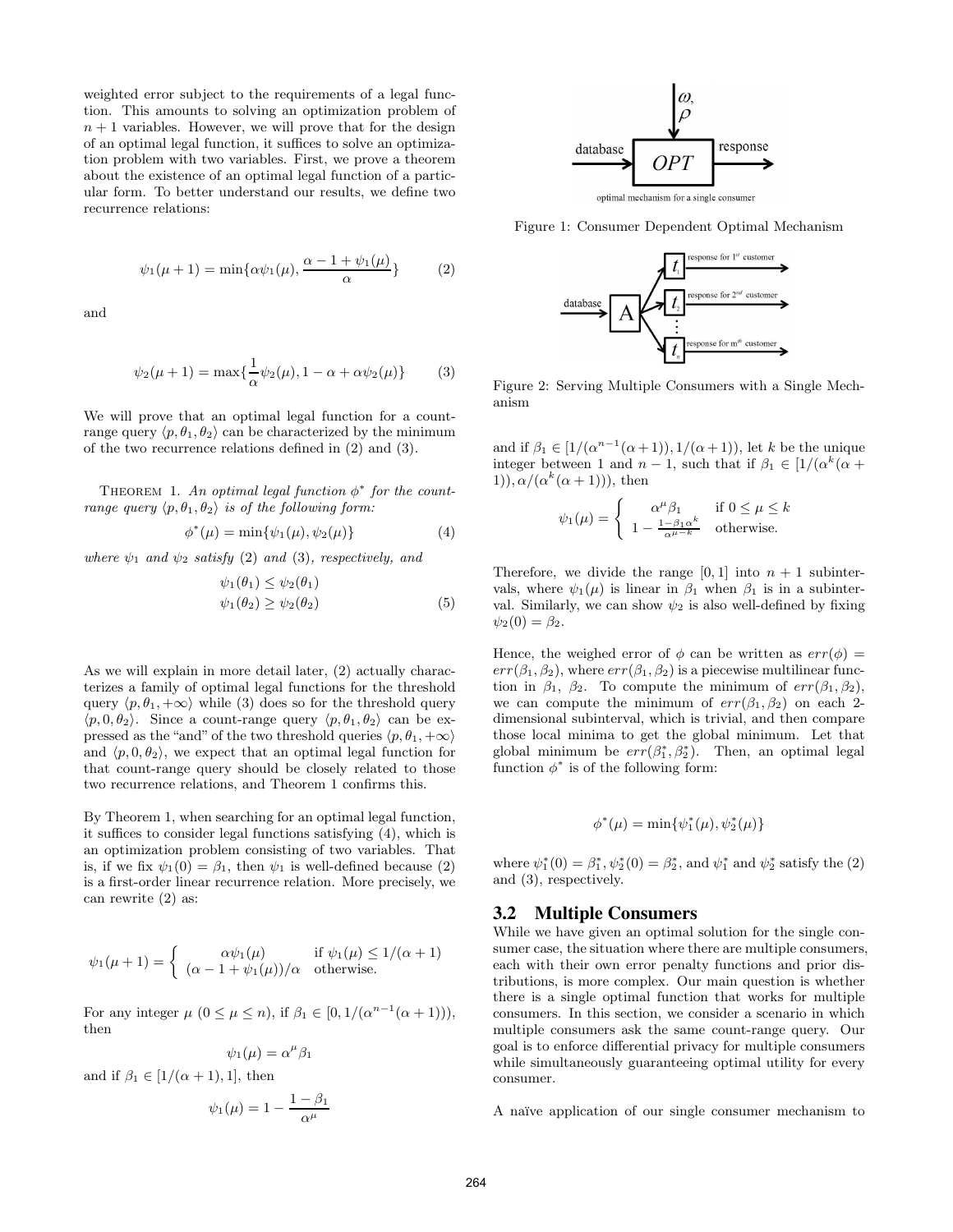

Figure 3: Decomposition of the Optimal Mechanism for a Consumer

multiple consumers is to invoke the optimal  $\alpha$ -differentially private mechanism for each consumer separately. However, that na¨ıve application allows colluding consumers to combine their noisy results and reduce the noise, and thus infer the real result more accurately. It is well-known that in such a situation the database has to operate under a more stringent privacy parameter to satisfy the utility requirements of the consumers. More precisely, suppose that there are m consumers, and the database guarantees  $\alpha_i$ differential privacy for the  $i^{th}$  consumer. By the composition property of differential privacy [7], we can only guar- $\prod_{i=1}^{m} \alpha_i \leq \alpha$ , and thus,  $\alpha_i \ll \alpha$ . As a result, the weighted antee  $\alpha$ -differential privacy for those m consumers provided error of each consumer is actually larger than that of the optimal  $\alpha$ -differentially private mechanism for each consumer.

The problem with collusion arises because the true answer is randomized and released multiple times. To avoid that problem, we observe that if the true query result is randomized only once, and every consumer receives the same noisy result, then the problem goes away. However, if the true query result is only randomized once, the differentially private mechanism cannot be optimal for every consumer unless they have the same error penalty function and prior distribution. That apparent paradox is resolved by assuming that the database can individually further transform the intermediate noisy output (which is the same for every consumer), and that transformation is deliberately calibrated to the consumer's parameters — her error penalty function and prior distribution — such that the combination of the differentially private mechanism and that transformation maximizes that consumer's utility.

To illustrate that idea, for a single consumer, the optimal mechanism depends on her error penalty function and prior distribution as shown in Figure 1. When serving multiple consumers, instead of invoking each consumer's optimal mechanism, the database employs a common mechanism A for every consumer to produce an intermediate noisy result, and then for each consumer, individually transforms that intermediate noisy result for each consumer to produce the output  $(yes, no)$  for that consumer. This is shown in Figure 2. Therefore, that approach actually decomposes a consumer's optimal mechanism into two parts, a consumer independent mechanism A, and a consumer dependent transformation as shown in Figure 3. For each consumer, if that decomposition is "lossless", then the mechanism A indirectly guarantees optimal utility for that consumer. We inquire whether there exists such a common mechanism A. In the rest of this paper, we shall refer to the consumer independent mechanism A as the "deployed mechanism." In our context, a transformation is a probabilistic reinterpretation of the intermediate noisy output produced by A. This is defined in Definition 4.

DEFINITION 4. *(Transformation): For a deployed differ*entially private mechanism  $A: D^n \to R$ , a transformation t for a count-range query is a probabilistic function from R to {yes}. For a countable range R,  $t_r$  denotes the probability that the database reinterprets the outcome  $r \in R$  of the mechanism A to yes.

It suffices to only consider the probability of mapping an intermediate noisy result r to yes since  $1 - t_r$  naturally corresponds to the probability of reinterpretting the outcome r to no. To output a noisy result for a count-range query by a consumer, let t be a transformation for a particular consumer, and  $r$  be the intermediate noisy result produced by the deployed mechanism A. Then the database flips a biased coin with probability  $t_r$  to output yes, and  $1-t_r$  to output no. Note that the output range of the deployed mechanism A does not necessarily correspond to  $\{yes, no\}$  as the transformation will eventually remap the noisy output of A to that range. Furthermore, only the deployed mechanism A needs to be differentially private since the transformation receives the noisy output from A, which has already been differentially private.

Given a deployed differentially private mechanism A, and a transformation t, the combination of A and t induces a new mechanism  $X$  for count-range queries, where the probability of returning yes for a database  $\tau$  is:  $x_{\tau} = \sum_{r \in R} a_{\tau,r} t_r$ . Since A is differentially private,  $X$  is also differentially private by linearity. In accordance with the literature [3, 13], we say a mechanism  $X$  can be *derived* from the deployed mechanism A if there is a transformation **t** such that  $X = A \circ \mathbf{t}$ . Since  $X$  is actually a vector, we shall denote it by  $x$ .

Since x is a differentially private mechanism for count-range queries, for the design of an optimal differentially private mechanism for count-range queries, we shall assume that x is count-oriented. To guarantee that, we require that the deployed differentially private mechanism is also countoriented, and thus, we can characterize the domain of that mechanism by  $\{0, \ldots, n\}$  instead of  $D<sup>n</sup>$ . After that restriction, the induced mechanism x naturally corresponds to a legal function. We say the induced mechanism x is optimal for a consumer if and only if x minimizes that consumer's weighted error.

For each consumer, if the decomposition of her optimal mechanism is "lossless" in the sense that there is a transformation such that the induced mechanism of the deployed mechanism and that transformation is also optimal for her, then the deployed mechanism indirectly guarantees optimal utility for that consumer. Such a mechanism is called a universally utility maximizing mechanism.

DEFINITION 5. (Universally utility maximizing differentially private mechanism): A differentially private mechanism A is universally utility maximizing if and only if for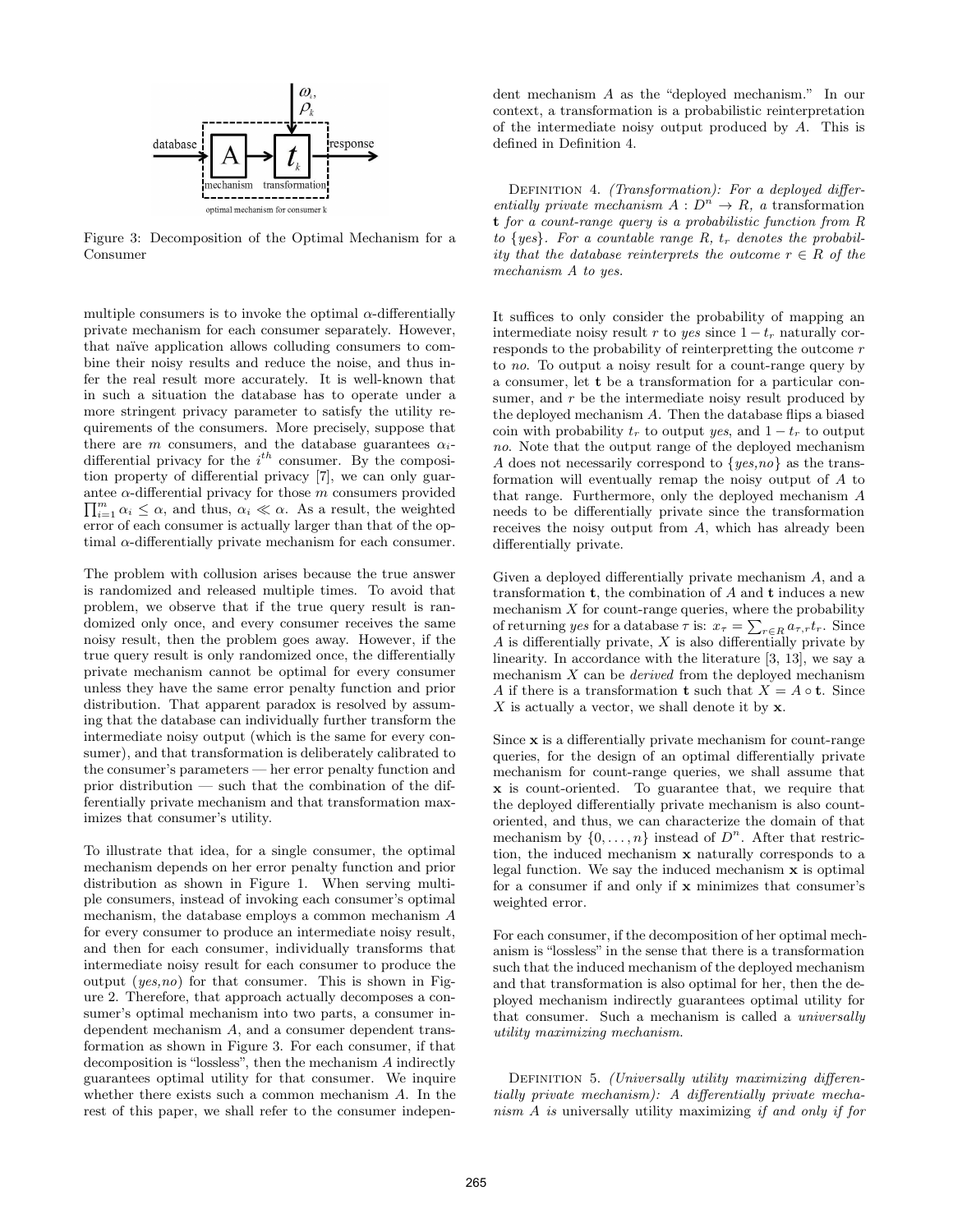each consumer k, there is a transformation  $t_k$  such that the induced differentially private mechanism  $x_k$  is optimal for that consumer k.

If we can find such a mechanism, then the database can utilize that mechanism to randomize the count only once to produce an intermediate noisy result, and then store that intermediate noisy result. For every consumer, the database uses a transformation tailored for that consumer to randomize the stored intermediate noisy output. That "doublerandomization" approach rules out the privacy threat of colluding consumers as even if they successfully cancel out the noise, the result is the intermediate noisy result, which is still differentially private. Furthermore, by carefully selecting a transformation for each consumer, the induced mechanism of the universally utility maximizing mechanism and that transformation guarantees optimal utility for that consumer, which provides a strong utility guarantee. Ghosh et al. [9] showed that the range-restricted mechanism is universally utility maximizing for count queries when the error penalty function is monotone, and is of the following form:

DEFINITION  $6(Range-restricted geometric mechanism[9])$ : For a given privacy parameter  $\alpha$  and a count query  $Q, \forall \tau \in$  $D^n$ , let  $\mu$  be the correct result of Q over  $\tau$ . The rangerestricted geometric mechanism outputs  $Z(\mu)$  where  $Z(\mu)$  is a random variable with the following distribution for each integer z:

$$
\Pr[Z(\mu) = z] = \begin{cases} \frac{\alpha}{\alpha + 1} \alpha^{-|z - \mu|} & \text{if } z \in \{0, n\} \\ \frac{\alpha - 1}{\alpha + 1} \alpha^{-|z - \mu|} & \text{if } 0 < z < n \\ 0 & \text{otherwise.} \end{cases} \tag{6}
$$

Since count-range queries are a natural generalization of count queries, one may expect that the range-restricted geometric mechanism is also universally utility maximizing for count-range queries. However, we will prove that this is not so. More surprisingly, our results indicate that there is no differentially private mechanism that is universally utility maximizing for count range queries, as stated in Theorem 2.

THEOREM 2. There is no universally utility maximizing differentially private mechanism for count-range queries.

Note that Theorem 2 not only deals with count-oriented mechanisms, but also considers other differentially private mechanisms. To give an intuition for why Theorem 2 holds, let us first examine why the range-restricted geometric mechanism is not universally utility maximizing for count-range queries.

# *3.2.1 Discussion on Range-restricted Geometric Mechanism*

Let us consider a special case where the size of the database  $n = 3$ , and the bounds for the count-range query are  $\theta_1 = 1$ and  $\theta_2 = 2$ . In this case we can represent the optimal differentially private mechanism for the count-range query as

a vector  $(z_0, z_1, z_2, z_3)^t$ , where  $z_i$   $(0 \leq i \leq 3)$  is the probability of outputting yes when the count is  $i$ . We can prove that when a consumer posing this query has a uniform error penalty function and a uniform prior distribution, the only optimal differentially private mechanism for that consumer is

$$
\hat{\mathbf{x}} = (\frac{1}{\alpha+1}, \frac{\alpha}{\alpha+1}, \frac{\alpha}{\alpha+1}, \frac{1}{\alpha+1})^t
$$

We can prove that the range-restricted geometric mechanism can not derive  $\hat{\mathbf{x}}$ , and thus is not universally utility maximizing. We can also understand why the range-restricted geometric mechanism is not universally utility maximizing for count-range queries from a more intuitive perspective: by Theorem 1, an optimal legal function for count-range queries can be rewritten into the following form:

$$
\phi^*(\mu) = \begin{cases} \psi_1(\mu) & \text{if } 0 \le \mu \le \gamma \\ \psi_2(\mu) & \text{if } \gamma < \mu \le n \end{cases}
$$

where  $\gamma$  is an integer between  $\theta_1$  and  $\theta_2$ .

Let  $\mathbf{r}_1 = (\psi_1(0), \dots, \psi_1(n))^t$  and  $\mathbf{r}_2 = (\psi_2(0), \dots, \psi_2(n))^t$ . As proved later in Section 4, there exists a transformation  $t_1$ such that the induced mechanism of the range-restricted geometric mechanism  $M$  and that transformation is  $\mathbf{r}_1$ , where  $M \circ \mathbf{t}_1 = \mathbf{r}_1$ . There also exists a transformation  $\mathbf{t}_2$  such that  $M \circ t_2 = r_2$ . Therefore, intuitively, the database should pick  $t_1$  to transform the noisy count produced by the rangerestricted geometric mechanism if the count  $\mu$  does not exceed  $\gamma$ , and  $t_2$  otherwise. However, the decision of which transformation to employ depends on the correct count  $\mu$ . If that decision is deterministic, then it is a violation of differential privacy since no deterministic algorithm satisfies differential privacy [5]. Therefore, that decision has to be randomized to accommodate the privacy requirement. As a result, the database will inevitably commit errors in picking the correct transformation because of the randomized nature, and thus, the combination of the range-restricted geometric mechanism and the transformation can not yield an optimal differentially private mechanism for a consumer.

#### *3.2.2 Count-Oriented Mechanisms*

Let us first assume that some universally utility maximizing mechanism exists that is a function of count. Again, we start with the special case where  $n = 3$ ,  $\theta_1 = 1$  and  $\theta_2 = 2$ . For a consumer with a uniform error penalty function and a uniform prior distribution, the only optimal differentially private mechanism for that consumer is:

$$
\hat{\mathbf{x}} = (\frac{1}{\alpha+1}, \frac{\alpha}{\alpha+1}, \frac{\alpha}{\alpha+1}, \frac{1}{\alpha+1})^t.
$$

Next, we reassign the probability mass of the uniform prior distribution such that the prior distribution  $\rho$  satisfies:

$$
\rho(0)/\rho(1) = \alpha^2, \rho(2)/\rho(1) = \alpha, \rho(3) = \rho(2)
$$

We can prove that for a consumer with a uniform error penalty function and such a prior distribution  $\rho$ , the only optimal differentially private mechanism is: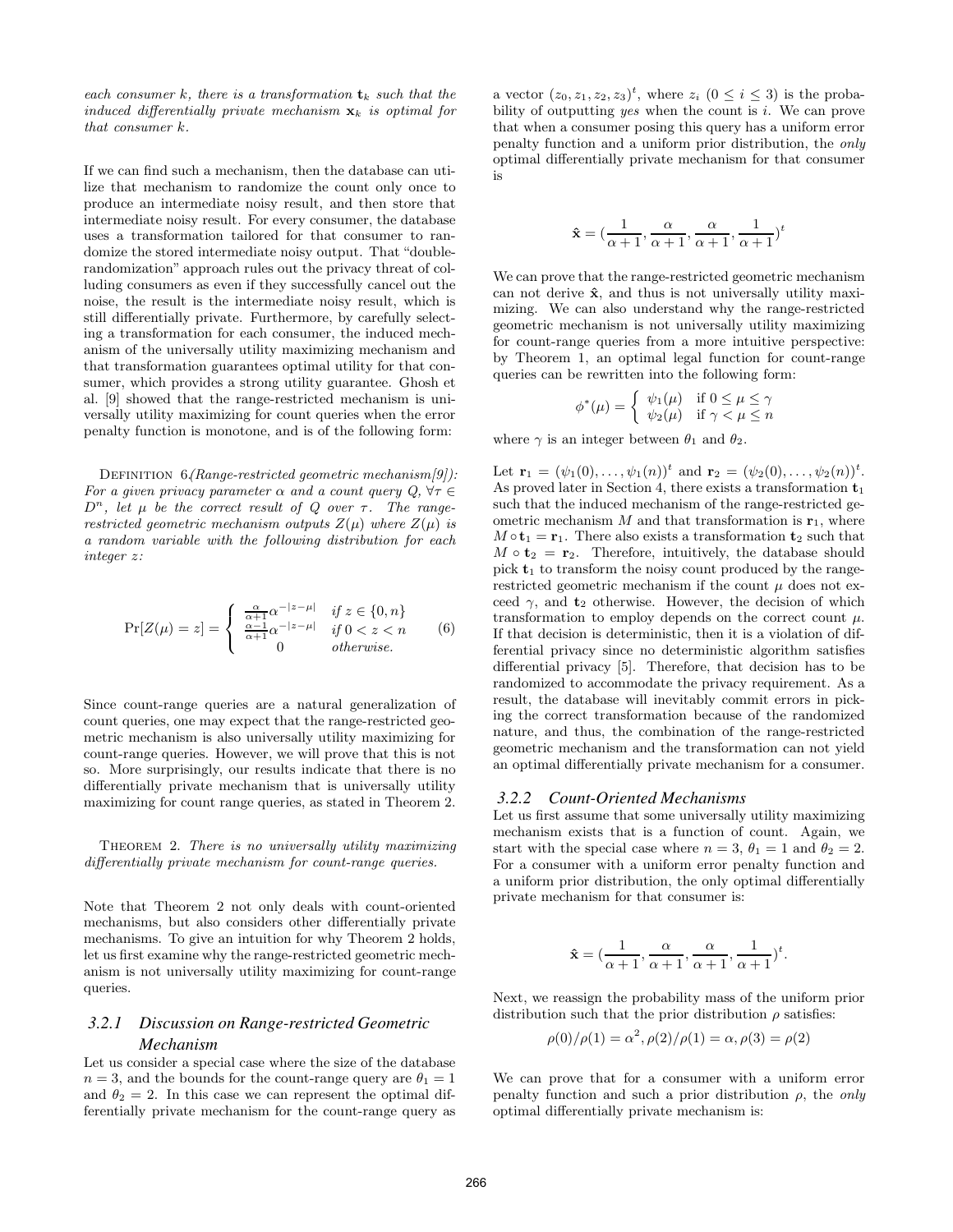$$
\hat{\mathbf{y}} = (\frac{1}{(\alpha+1)\alpha}, \frac{1}{\alpha+1}, \frac{\alpha}{\alpha+1}, \frac{1}{\alpha+1})^t
$$

We characterize a differentially private mechanism  $A$  as a matrix of size  $4 \times m$ , where the output range of A is  $\{1, \ldots, m\}$ whose elements satisfy  $1/\alpha \leq a_{i,j}/a_{i+1,j} \leq \alpha$ . We prove that there is no universally utility maximizing mechanism by showing that no matrix satisfying differential privacy can derive both  $\hat{x}$  and  $\hat{y}$ . We start by investigating the properties of A.

LEMMA 1. Let  $B = \begin{bmatrix} \mathbf{p}^t \\ \mathbf{p}^t \end{bmatrix}$  $\begin{bmatrix} \mathbf{p}^t \ \mathbf{q}^t \end{bmatrix} \ = \ \begin{bmatrix} p_1 & p_2 & \dots & p_m \ q_1 & q_2 & \dots & q_m \end{bmatrix}$  $q_1$   $q_2$  ...  $q_m$  $\Big]$  be any  $2 \times m$  matrix, where **p** and **q** are two probability vectors:  $0 \leq p_j, q_j \leq 1$  and  $\sum_j p_j = \sum_j q_j = 1$ . Suppose they further satisfy the privacy constraints  $1/\alpha \leq p_j/q_j \leq \alpha$ , and for some **t**, with  $0 \le t_j \le 1$ ,  $B \circ \mathbf{t} = (\frac{1}{\alpha+1}, \frac{\alpha}{\alpha+1})^t$ . Then, all privacy constraints are tight: For all  $1 \leq j \leq m$ , either  $p_j/q_j = \alpha$ , or  $p_j/q_j = 1/\alpha$ . Furthermore,  $t_j = 0$  in the former case, and  $t_i = 1$  in the latter case.

PROOF. If for some j,  $p_j/q_j > 1/\alpha$  and the corresponding  $t_j \neq 0$ , then  $p_j t_j > q_j t_j/\alpha$ . Since for every other j',  $p_{j'}/q_{j'} \ge 1/\alpha$ , we get  $\mathbf{p} \circ \mathbf{t} > \mathbf{q} \circ \mathbf{t}/\alpha$ , a contradiction. Hence for all  $1 \leq j \leq m$ ,  $p_j/q_j = 1/\alpha$  or  $t_j = 0$ .

Now consider  $t' = 1 - t$ , where 1 is the vector of all ones. Note that  $\mathbf{p} \circ \mathbf{t}' = 1 - \mathbf{p} \circ \mathbf{t} = \frac{\alpha}{\alpha+1}$ , and  $\mathbf{q} \circ \mathbf{t}' = 1 - \mathbf{q} \circ \mathbf{t} = \frac{1}{\alpha+1}$ . Switching the roles of **p** and **q**, we have for all  $1 \leq j \leq m$ ,  $p_j/q_j = \alpha$  or  $t_j = 1$ .

Since clearly  $t_j = 0$  and  $t_j = 1$  cannot hold simultaneously, we conclude that for all  $1 \leq j \leq m$ , either  $p_j/q_j = \alpha$  or  $1/\alpha$ . In the former case, clearly  $p_j/q_j \neq 1/\alpha$ , and hence  $t_j = 0$ . Similarly when  $p_j/q_j = 1/\alpha$ , we have  $t_j = 1$ .  $\Box$ 

COROLLARY 1. If a  $4 \times m$  matrix A can derive both  $\hat{\mathbf{x}}$  and  $\hat{\mathbf{y}}$ , then all the privacy constraints must be tight:  $\forall i, j$ , where  $0 \leq i < 3, 1 \leq j \leq m$ 

$$
a_{i,j}/a_{i+1,j} = \alpha
$$
 or  $a_{i,j}/a_{i+1,j} = 1/\alpha$ 

Next, we will prove that in fact no such matrix exists.

#### LEMMA 2. No matrix A can derive both  $\hat{\mathbf{x}}$  and  $\hat{\mathbf{y}}$ .

PROOF. Let  $A \circ \mathbf{t} = \hat{\mathbf{x}}$ , and  $A \circ \mathbf{t}' = \hat{\mathbf{y}}$ . By Lemma 1 and Corollary 1, without loss of generality (by renaming the columns of A), we may assume that  $\exists k(1 \leq k < m)$ such that  $\forall j(1 \leq j \leq k), a_{0,j}/a_{1,j} = 1/\alpha$  and  $t_j = 1$ , and  $\forall j (k < j \leq m)$ ,  $a_{0,j}/a_{1,j} = \alpha$  and  $t_j = 0$ . Note that since each row of A sums to 1, we must have  $1 \leq k < m$ .

Among  $\{1, \ldots, k\}$ , we may further assume without loss of generality that  $\exists \ell (0 \leq \ell < k)$ , such that  $\forall j (1 \leq j \leq \ell)$ ,

 $a_{1,j}/a_{2,j} = 1/\alpha$ , and  $\forall j(\ell \leq j \leq k)$ ,  $a_{1,j}/a_{2,j} = \alpha$ . (Here either range is guaranteed to be non-empty.)

Then,

$$
\frac{\alpha}{\alpha+1} = \mathbf{a}_1 \circ \mathbf{t} = \frac{1}{\alpha} \sum_{j=1}^{\ell} a_{2,j} + \alpha \sum_{j=\ell+1}^{k} a_{2,j}
$$

$$
\frac{\alpha}{\alpha+1} = \mathbf{a}_2 \circ \mathbf{t} = \sum_{j=1}^{\ell} a_{2,j} + \sum_{j=\ell+1}^{k} a_{2,j}
$$

It follows that

$$
\sum_{j=1}^{\ell} a_{2,j} = \frac{\alpha^2}{(\alpha+1)^2}
$$

From  $A \circ \mathbf{t}' = \hat{\mathbf{y}}$ , and

$$
\mathbf{a}_0 \circ \mathbf{t}' = \frac{1}{\alpha} \mathbf{a}_1 \circ \mathbf{t}'
$$

we have  $\forall j > k, t'_j = 0$ . This is because for any  $j > k$ ,  $a_{0,j} = \alpha a_{1,j} > a_{1,j}/\alpha$ . From

$$
\mathbf{a}_1 \circ \mathbf{t}' = \frac{1}{\alpha} \mathbf{a}_2 \circ \mathbf{t}'
$$

we have  $\forall j(\ell \leq j \leq k), t'_j = 0$ , by the same reasoning. Therefore,

$$
\frac{\alpha}{\alpha+1}=\mathbf{a}_2\circ \mathbf{t}'\leq \sum_{j=0}^\ell a_{2,j}=\frac{\alpha^2}{(\alpha+1)^2}
$$

a contradiction.

Hence, there is no matrix A that can derive both  $\hat{\mathbf{x}}$  and  $\hat{\mathbf{y}}$ while guaranteeing differential privacy.  $\Box$ 

Therefore, for the special case  $n = 3$ ,  $\theta_1 = 1$  and  $\theta_2 = 2$ , there is no universally utility maximizing mechanism that is count-oriented for count-range queries. For the general case, we can prove that there are consumers whose only optimal differentially private mechanisms, when expressed as vectors of length  $n + 1$ , contain  $\hat{\mathbf{x}}$ , and  $\hat{\mathbf{y}}$  respectively, as a subsequence. More precisely, let  $k = (\theta_1 + \theta_2 - 1)/2$  if  $\theta_1 + \theta_2$  is odd, and  $k = (\theta_1 + \theta_2)/2$  otherwise.

Lemma 3. There exists a consumer whose only optimal differentially private mechanism is:

$$
\mathbf{x}=(x_0,\ldots,x_n)^t
$$

where for all i,  $0 \le i \le k$ ,  $x_i = 1/(\alpha^{k-1-i}(\alpha+1))$ , and for all j,  $k+1 \leq j \leq n$ ,  $x_j = 1/(\alpha^{j-k-2}(\alpha+1))$ , and a consumer whose only optimal differentially private mechanism is:

$$
\mathbf{y} = (y_0, \dots, y_n)^t
$$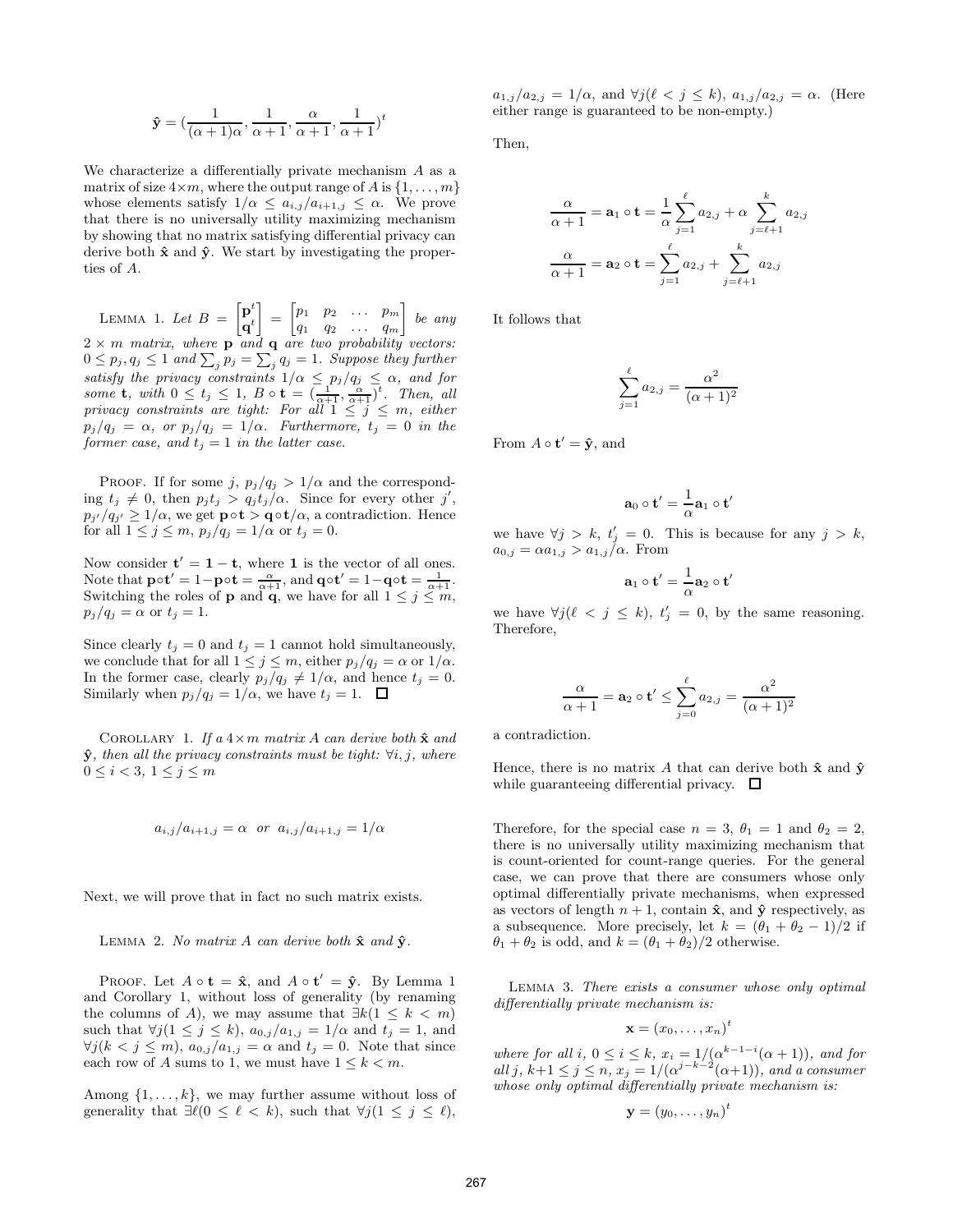where for all i,  $0 \leq i \leq k$ ,  $y_i = 1/(\alpha^{k-i}(\alpha+1))$ , and for all j,  $k + 1 \leq j \leq n$ ,  $y_j = 1/(\alpha^{j-k-2}(\alpha+1)).$ 

By Lemma 3, in particular,

$$
(x_{k-1}, x_k, x_{k+1}, x_{k+2})^t = \hat{\mathbf{x}}
$$
  

$$
(y_{k-1}, y_k, y_{k+1}, y_{k+2})^t = \hat{\mathbf{y}}
$$

Therefore, if there is a matrix  $A$  that can derive both  $x$ and y, then the submatrix  $(\mathbf{a}_{k-1}, \mathbf{a}_k, \mathbf{a}_{k+1}, \mathbf{a}_{k+2})^t$  can derive both  $\hat{\mathbf{x}}$  and  $\hat{\mathbf{y}}$ , which is in contradiction to Lemma 2.

Corollary 2. No matrix A satisfying differential privacy can derive both **x** and **y**.

#### *3.2.3 Other Mechanisms*

So far, we have only considered count-oriented mechanisms. For any arbitrary mechanism that may depend on the input database and not merely the count, we construct  $n + 1$  instances of databases,  $\tau_0, \ldots, \tau_n$  where the count for a countrange query is i in the database  $\tau_i$ , and  $\tau_i$ ,  $\tau_{i+1}$  are neighboring databases. Therefore, we can still characterize the optimal mechanism, when restricted to these  $n+1$  databases, for a consumer by a vector  $(z_0, \ldots, z_n)^t$  where  $z_i$  is the probability of outputting yes when the underlying database is  $\tau_i$ , and the mechanism as a matrix A of size  $(n + 1) \times m$ where the  $i^{th}$  row corresponds to the database  $\tau_i$ , which is identical to that of count-oriented mechanisms. By differential privacy,  $a_{i+1,j}/\alpha \leq a_{i,j} \leq \alpha a_{i+1,j}$ . By Lemma 3, there are consumers whose only optimal mechanism is x and y. By Corollary 2, no matrix can derive both x and y. Therefore, there is no universally utility maximizing mechanism for count-range queries.

### **3.3 A Non-Existence Result**

So far, we have proved that there is no universally utility maximizing mechanism for count-range queries. However, the requirements of a universally utility maximizing mechanism actually limit the behavior of a database: the database can only produce an intermediate noisy output, and then transform that intermediate noisy output for each consumer. Going beyond any such restriction, we can prove that no matter what mechanism is deployed by a database to produce the noisy results for multiple consumers, as long as that mechanism is differentially private, that mechanism can not maximize every consumer's utility.

THEOREM 3. There is no differentially private mechanism that maximizes every consumer's utility for a count-range query.

Proof Sketch: We start by considering a special case where  $n = 3$ , and  $\theta_1 = 1$ ,  $\theta_2 = 2$ . We have already shown that there are two consumers whose only optimal differentially private mechanisms are:

$$
\hat{\mathbf{x}} = (\frac{1}{\alpha+1}, \frac{\alpha}{\alpha+1}, \frac{\alpha}{\alpha+1}, \frac{1}{\alpha+1})^t
$$
  

$$
\hat{\mathbf{y}} = (\frac{1}{(\alpha+1)\alpha}, \frac{1}{\alpha+1}, \frac{\alpha}{\alpha+1}, \frac{1}{\alpha+1})^t
$$

For ease of presentation, we shall define the consumer whose optimal mechanism is  $\hat{x}$  as the first consumer, and the other one as the second consumer. Then  $\forall \tau \in D^n$ ,  $i, j = 0, 1$ , let  $t_{\tau,i,j}$  be the probability of outputting i for the first consumer, and  $j$  for the second consumer. First, we prove the case where the mechanism is count-oriented. This will be generalized later. Therefore, we can characterize the output distribution for  $\mu = 0, 1, 2$  by three  $2 \times 2$  matrices:

|  |  | $\begin{array}{cccc} 0 & t_{0,0,0} & t_{0,0,1} & t_{1,0,0} & t_{1,0,1} & t_{2,0,0} & t_{2,0,1} \end{array}$ |  |
|--|--|-------------------------------------------------------------------------------------------------------------|--|
|  |  | 1 $t_{0,1,0}$ $t_{0,1,1}$ $t_{1,1,0}$ $t_{1,1,1}$ $t_{2,1,0}$ $t_{2,1,1}$                                   |  |

By the requirement of differential privacy,  $\forall \mu = 0, 1$ , and  $i, j = 0, 1, t_{\mu+1,i,j}/\alpha \leq t_{\mu,i,j} \leq \alpha t_{\mu+1,i,j}$ . If that mechanism maximizes both consumers' utility, then the marginal distribution in each matrix for each consumer constitutes her optimal mechanism. Let  $t_{\mu,1,1} = t_{\mu}$ , and thus, the mechanism is:

$$
\begin{array}{c|c|c|c|c} 0 & 1 & 0 & 1 & 0 & 1 \\ \hline 0 & t_0+\frac{\alpha-1}{\alpha}, & \frac{1}{(\alpha+1)\alpha}-t_0 & t_1, & \frac{1}{\alpha+1}-t_1 & t_2-\frac{\alpha-1}{\alpha+1}, & \frac{\alpha}{\alpha+1}-t_2 \\ 1 & \frac{1}{\alpha+1}-t_0, & t_0 & \frac{\alpha}{\alpha+1}-t_1, & t_1 & \frac{\alpha}{\alpha+1}-t_2, & t_2 \end{array}
$$

By differential privacy,  $t_1 \leq \alpha t_0$ , and

$$
\frac{1}{\alpha+1} - t_1 \le \alpha \left( \frac{1}{\alpha(\alpha+1)} - t_0 \right)
$$

Thus,  $\alpha t_0 \leq t_1$ . Therefore  $t_1 = \alpha t_0$ . Similarly, we can prove that  $t_2 = \alpha t_1$ . By differential privacy,

$$
t_0 + \frac{\alpha - 1}{\alpha} \le \alpha t_1 = \alpha^2 t_0
$$

Then,  $t_0 \geq 1/(\alpha(\alpha+1))$ . By differential privacy,

$$
\frac{\alpha}{\alpha+1} - t_1 \le \alpha \left( \frac{\alpha}{\alpha+1} - t_2 \right)
$$

Since  $t_2 = \alpha^2 t_0$  and  $t_1 = \alpha t_0$ ,  $t_0 \le 1/(\alpha + 1)^2$ . We have thus obtained a contradiction. Therefore, no such mechanism maximizes both consumers' utility when  $n = 3$ ,  $\theta_1 = 1$  and  $\theta_2 = 2.$ 

For the more general case, the proof is similar to that of Corollary 2 and Theorem 2, and we omit the details here.  $\Box$ 

As discussed in [3], the universally utility maximizing mechanism only exists for a limited class of queries. Brenner et al. characterized the necessary conditions on the queries that admit universally utility maximizing mechanism. The basic idea of their proof is to characterize a query by an undirected graph where each vertex corresponds to an output of the query, and an edge is drawn between two vertices if the addition/deletion of a tuple to/from a database can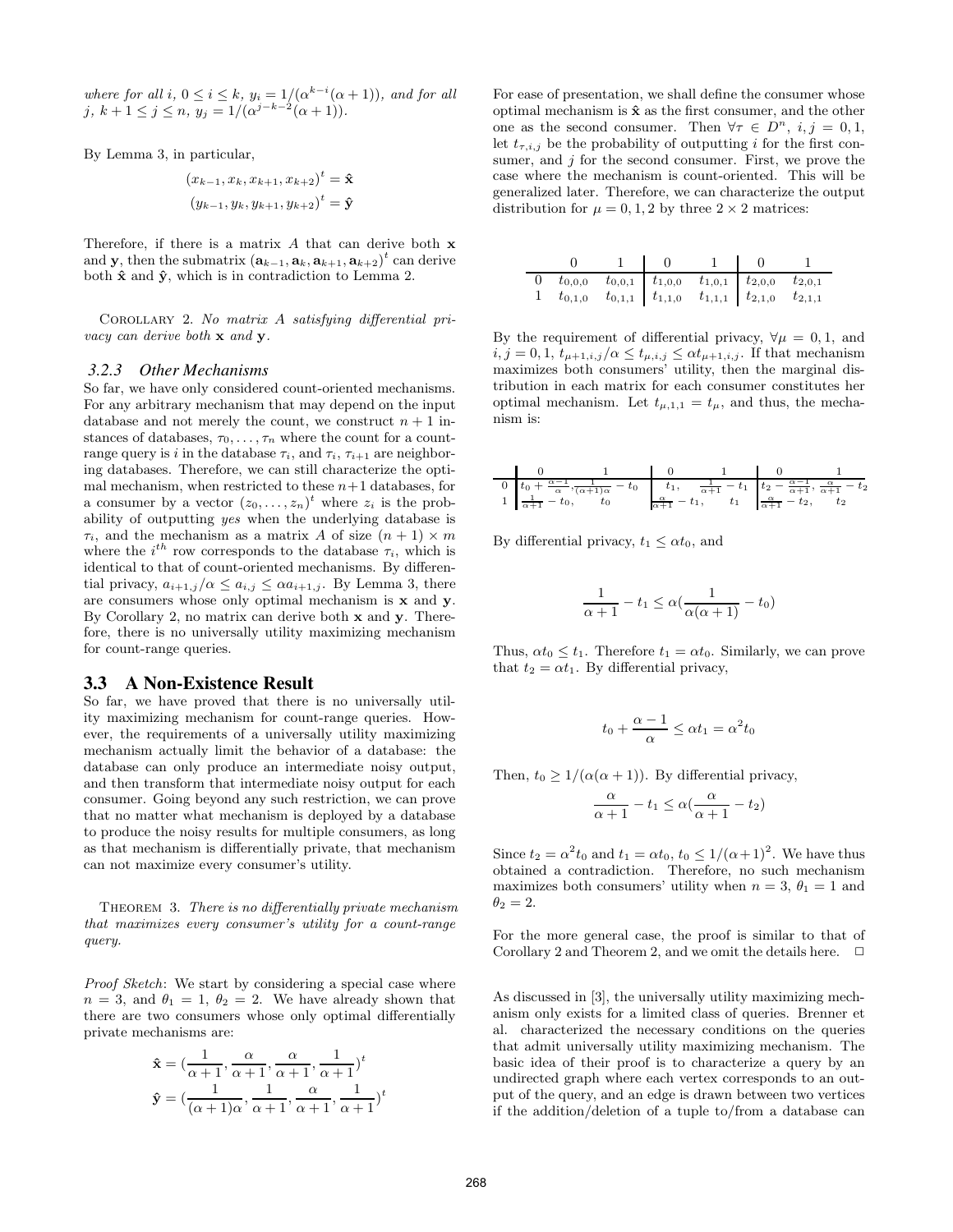result in such a change in the outputs. Brenner et al. proved that if there is a cycle in the privacy constraint graph, then no universally utility maximizing mechanism exists. However, for count-range queries there is no cycle on the privacy constraint graph, hence Brenner's result cannot be used to prove our result.

### **3.4 An Approximate Mechanism**

Given that there is no optimal mechanism, we turn to consider approximate mechanisms. First, we formulate the notion of  $\beta$ -*approximate universally utility maximizing*, which measures the approximation ratio in terms of the weighted error.

DEFINITION 7.  $(\beta$ -approximate universally utility maximizing): A differentially private mechanism  $X$  is  $\beta$ -approximate universally utility maximizing if and only if for any consumer, there exists a differentially private mechanism that is derivable from X whose weighted error for that consumer is at most  $\beta$  times of the minimal weighted error of that consumer.

We will prove that the range-restricted geometric mechanism is 2-approximate universally utility maximizing for countrange queries.

Theorem 4. The range-restricted geometric mechanism (6) is 2-approximate universally utility maximizing for countrange queries.

We consider the range-restricted geometric mechanism as an approximation is because of the following observation: if there were no privacy concern, then the identity matrix  $I$ would be a trivial universally utility maximizing mechanism for count-range queries. An identity matrix  $I$  means that given a count  $i$ , the mechanism always outputs  $i$ . In other words, the output probability distribution is 1 at  $i$  and 0 everywhere. However, by the requirement of differential privacy, that probability distribution needs to be "flattenned" such that the probability mass of outputting  $i$  is assigned to other outputs. Intuitively, after that reassignment, given an output  $i$ , the most likely output should still be  $i$ , and the probability of outputting  $j$  decreases with the increasing in  $|j - i|$ . The range-restricted geometric mechanism exactly reflects that intuition.

# **4. OPTIMAL DIFF. PRIVATE MECHANISMS FOR THRESHOLD QUERIES**

In this section, we consider threshold queries, a special case of count-range queries which test whether or not the number of rows in a database satisfying a predicate is less/greater than a threshold. More precisely, a threshold query can be characterized by either  $\langle p, 0, \theta \rangle$  or  $\langle p, \theta, +\infty \rangle$ . We first revisit the problem of designing an optimal mechanism for a single consumer, now for the special case of threshold queries. It turns out that a simpler mechanism is possible for threshold queries than for count-range queries, and this simpler mechanism will be useful in our search for an optimal mechanism for multiple consumers for threshold queries. We show that,

unlike the case for count-range queries, in the case when multiple consumers ask threshold queries with the same predicate (with possibly different thresholds), there exists a mechanism that simultaneously maximizes every consumer's utility while guaranteeing differential privacy.

# **4.1 An Optimal Diff. Private Mechanism**

As was the case for count-range queries, a straightforward way to find an optimal legal function for a consumer asking a threshold query is to treat each  $\phi(i)$ ,  $0 \leq i \leq n$ , as a variable, and to solve the linear programming problem that minimizes her weighted error subject to the requirements of a legal function. This amounts to solving an optimization problem of  $n + 1$  variables. However, again, we will prove that for the design of an optimal legal function, it suffices to solve an optimization problem with a single variable. First, we prove a theorem about the existence of an optimal legal function of a particular form.

THEOREM 5. There exists an optimal legal function  $\phi^*$ for a threshold query  $\langle p, \theta, +\infty \rangle$  that satisfies the recurrence relation in (2).

By Theorem 5, when searching for an optimal legal function, it suffices to consider legal functions satisfying (2). As discussed in Section 3,  $\phi^*$  is well-defined if we fix  $\phi^*(0) = \beta$ . Hence, the weighed error of  $\phi$  can be written as  $err(\phi)$  =  $err(\beta)$ , where  $err(\beta)$  is a piecewise linear function in  $\beta$ . To compute the minimum of  $err(\beta)$ , we can compute the minimum of  $err(\beta)$  on each subinterval, which is trivial, and then compare those local minima to get the global minimum. Let that global minimum be  $err(\beta^*)$ . Then, an optimal legal function  $\phi^*$  is well-defined where  $\phi^*(0) = \beta^*$  and  $\phi^*$  satisfies (2).

We can also prove the existence of a particular form of optimal legal functions for a threshold query  $\langle p, 0, \theta \rangle$ , which is symmetric to Theorem 5.

THEOREM 6. There exists an optimal legal function  $\phi^*$ for the query  $\langle p, 0, \theta \rangle$  that satisfies the recurrence relation in (3).

### **4.2 Multiple Consumers**

Next, we consider the problem of serving multiple consumers asking the same threshold query. We want to know if there exists a universally utility maximizing mechanism for threshold queries. Surprisingly, unlike the case for count-range queries, we can prove that the range-restricted geometric mechanism is a such mechanism. This is shown in Theorem 7.

Theorem 7. The range-restricted geometric mechanism in (6) is a universally utility maximizing differentially private mechanism for threshold queries.

Proof Sketch: We can characterize a range-restricted geometric mechanism by a symmetric matrix  $M$  of size  $(n +$ 1)  $\times$  (n + 1) whose element  $m_{i,j} = \Pr[Z(i) = j].$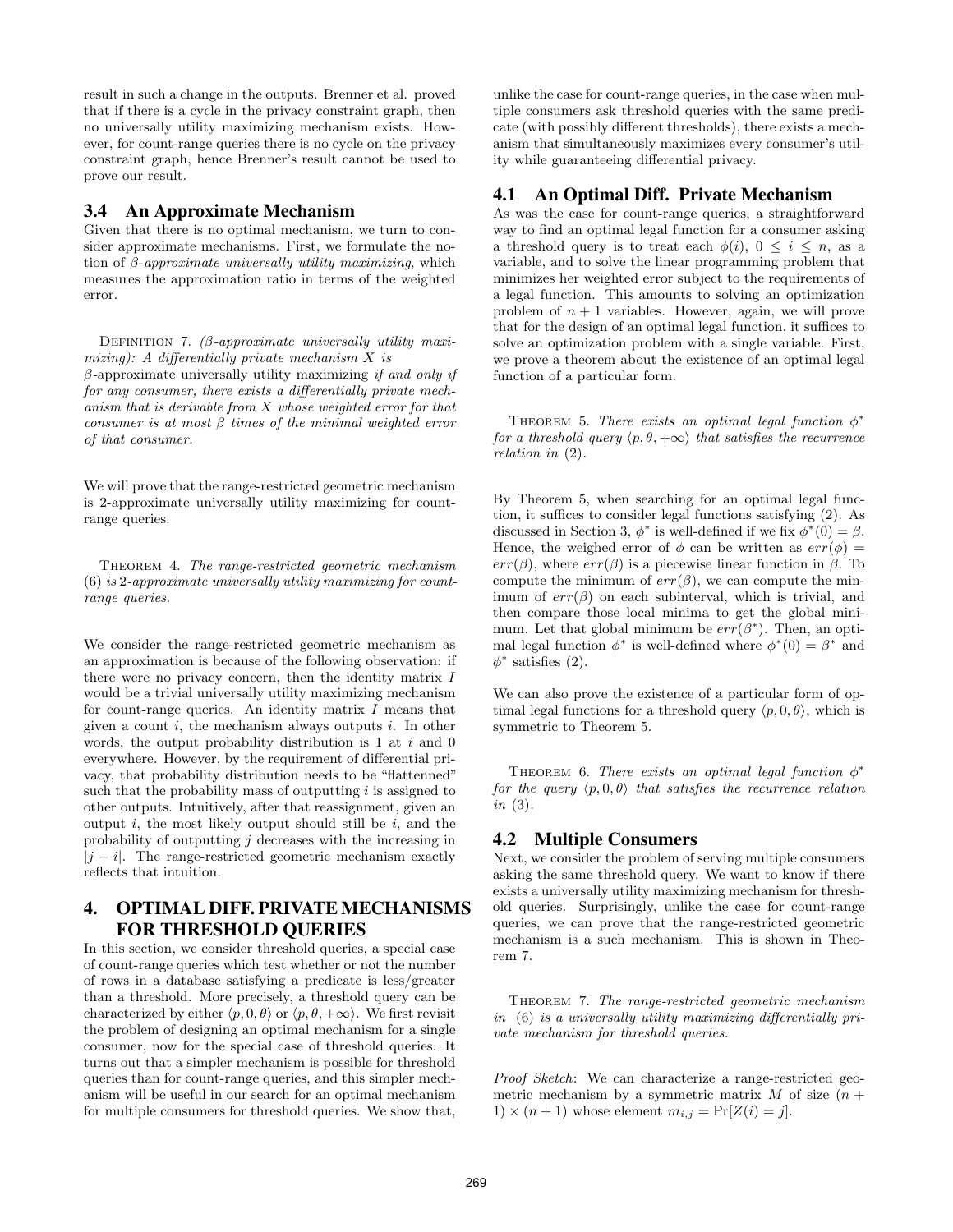$$
M = \frac{\alpha - 1}{\alpha + 1} \begin{pmatrix} \frac{\alpha}{\alpha - 1} \cdot 1 & \alpha^{-1} & \alpha^{-2} & \cdots & \frac{\alpha}{\alpha - 1} \cdot \alpha^{-n} \\ \frac{\alpha}{\alpha - 1} \cdot \alpha^{-1} & 1 & \alpha^{-1} & \cdots & \frac{\alpha}{\alpha - 1} \cdot \alpha^{-n+1} \\ \frac{\alpha}{\alpha - 1} \cdot \alpha^{-2} & \alpha^{-1} & 1 & \cdots & \frac{\alpha}{\alpha - 1} \cdot \alpha^{-n+2} \\ \vdots & \vdots & \vdots & \ddots & \vdots \\ \frac{\alpha}{\alpha - 1} \cdot \alpha^{-n} & \alpha^{-n+1} & \alpha^{-n+2} \cdots & \frac{\alpha}{\alpha - 1} \cdot 1 \end{pmatrix}
$$

We can characterize a consumer's optimal differentially private mechanism for threshold queries  $\langle p, \theta, +\infty \rangle$  by a vector  $\mathbf{z} = (z_0, \dots, z_n)^t$  satisfying Theorem 5. We can show that M is invertible. Let  $\mathbf{t} = M^{-1} \circ \mathbf{z} = (t_0, \dots, t_n)^t$ . Then it suffices to prove that t is a transformation satisfying Definition 4. Let  $M_i$  be the matrix obtained from M by replacing the  $i^{th}$ column of M by z. By Cramer's rule,  $t_i = \det(M_i)/\det(M_i)$ .

By Theorem 5, for all i,  $0 \leq i \leq n$ ,  $z_{i+1} = \min\{\alpha z_i, 1 (1 - z_i)/\alpha$ . We will prove that for all j,  $0 \le j \le n, 0 \le \alpha$  $\det(M_j)/\det(M) \leq 1$ . Therefore,  $\mathbf{t} = (t_0, t_1, \ldots, t_n)^t$  is a transformation. We can prove the same results for threshold queries  $\langle p, 0, \theta \rangle$  in a similar way, and we omit the details here.

The universally utility maximizing differentially private mechanism was first studied for count queries in [9, 10], where only "oblivious" mechanisms were considered. A mechanism is oblivious if it sets up an identical distribution over outputs for every pair of databases that has the same unperturbed query result. Naturally, an implementation of an oblivious mechanism only needs to have access to the true query result the input  $-$  and can be oblivious to the database itself. The range-restricted geometric mechanism only depends on the result of a count query instead of the database itself, and thus, it is an oblivious mechanism.

In contrast to previous work, the differentially private mechanisms we are considering in this paper are non-oblivious mechanisms because the true query result of a threshold query is either yes or no, whereas the mechanisms we have proposed rely on the count of a threshold query rather than just yes or no. Of course, there are also oblivious mechanisms for threshold queries. We can use a function  $\Phi$  to characterize the oblivious mechanisms for threshold queries where  $\beta_1$  ( $\beta_2$ ) is the probability of outputting yes when the correct answer is no (yes).

$$
\Phi(\mu) = \begin{cases} \beta_1 & \text{if } 0 \le \mu < \theta \\ \beta_2 & \text{if } \theta \le \mu \le n \end{cases}
$$

When  $0 \leq \beta_2/\alpha \leq \beta_1 \leq \alpha\beta_2 \leq 1$  and  $(1-\beta_2)/\alpha \leq (1-\beta_1) \leq$  $\alpha(1 - \beta_2)$ , it is easy to verify that  $\Phi$  is a legal function. However, we can show that any legal function  $\Phi$  is not an optimal legal function unless  $\beta_1 = \beta_2 = 1$  or  $\beta_1 = \beta_2 = 0$ : we construct a function  $\phi$  satisfying (2), and  $\phi(\theta) = \beta_2$ . It is not difficult to see that  $\phi$  is less likely to commit both types of errors for a threshold query unless  $\beta_1 = \beta_2 = 1$ or  $\beta_1 = \beta_2 = 0$ . Thus, an oblivious differentially private mechanism for threshold queries is not optimal in a general sense.

By Theorem 7, the database utilizes the range-restricted geometric mechanism to perturb the count of a threshold query only once, and stores that noisy count. For each consumer asking the same threshold query, the database randomly transforms the stored noisy count to yes or no using the transformation which maximizes that consumer's utility. For consumers asking threshold queries with the same predicate but different thresholds, the database still only needs to perturb the count once since the counts for those queries are the same. Note that Theorem 5 is independent of the threshold  $\theta$ , and thus, for each consumer, there is an optimal legal function satisfying (2). By Theorem 7, there is a transformation for that consumer such that the induced differentially private mechanism of the range-restricted geometric mechanism and that transformation guarantees optimal utility for that consumer. Therefore, the range-restricted geometric mechanism also simultaneously guarantees optimal utility for all consumers asking threshold queries with the same predicate but different thresholds.

Corollary 3. For consumers asking threshold queries with the same predicate but different thresholds, there is a transformation for each consumer such that the induced differentially private mechanism of the range-restricted geometric mechanism and that transformation guarantees optimal utility for that consumer.

The range-restricted geometric mechanism also simultaneously maximizes utility for different privacy levels. We refer interested readers to [10] for a complete and precise description of that property.

### **5. RELATED WORK**

The notion of differential privacy was proposed by Dwork et al. in [5]. The same authors also proposed the addition of Laplacian noise to guarantee differential privacy [7] for count queries. McSherry et al. proposed a universal differentially private mechanism for general queries in [15]; see [6] for a recent survey of privacy.

Dinur and Nissim [4] are pioneers in establishing the upper bounds on the number of queries that can be answered with reasonable accuracy. Count queries [4, 8], and more general queries [16, 7, 2] have been studied from that perspective. Recently, Hardt and Talwar [11] gave tight upper and lower bounds on the amount of noise needed to ensure differential privacy for a given number of linear queries. Hay et al. and Li et al. [12, 14] both proposed exploiting consistency constraints to increase accuracy when answering multiple queries.

Ghosh et al. [9] were the first to formally define a universally utility maximizing differentially private mechanism that simultaneously maximizes every consumer's utility for count queries. Their results indicate that the range-restricted geometric mechanism is a universally utility maximizing differentially private mechanism for a single count query such that every consumer can combine her own information and utility function in a way that maximizes her utility, and that transformation is effectively enough to result in an optimal mechanism. Gupte et al. proved a similar result in [10] for